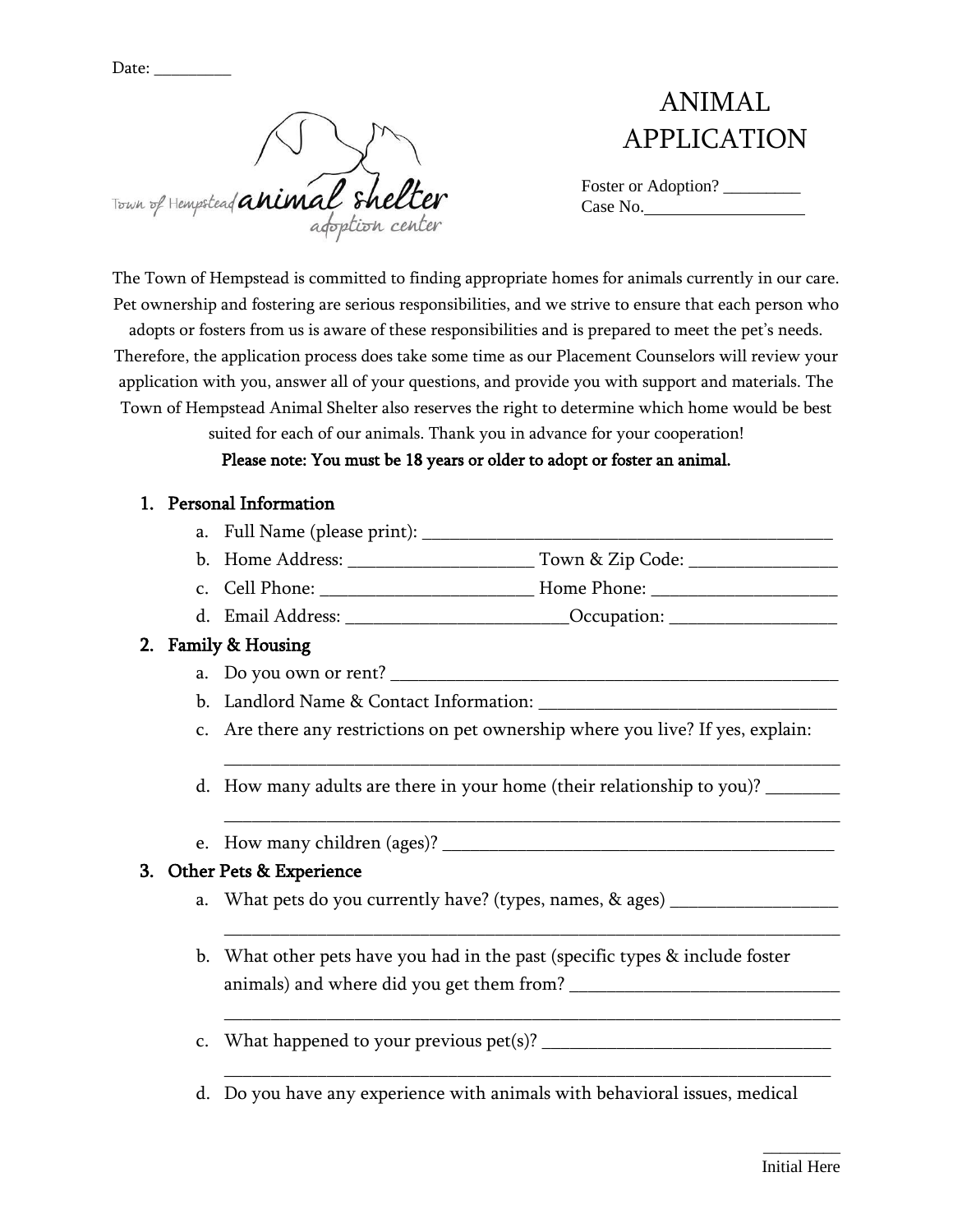|    |                             | issues, or that are special needs (Explain)? ___________________________________  |  |  |
|----|-----------------------------|-----------------------------------------------------------------------------------|--|--|
|    |                             |                                                                                   |  |  |
|    | 4. Veterinarian Information |                                                                                   |  |  |
|    |                             | Do you have a regular veterinarian? Ves U No If YES, please provide:              |  |  |
|    |                             |                                                                                   |  |  |
|    |                             |                                                                                   |  |  |
|    |                             |                                                                                   |  |  |
|    |                             |                                                                                   |  |  |
|    |                             | e. Please provide name & relationship of pet's record holder (if not applicant):  |  |  |
|    |                             | 5. Personal References                                                            |  |  |
|    |                             | These references must be unrelated to you by blood or marriage.                   |  |  |
|    |                             |                                                                                   |  |  |
|    |                             |                                                                                   |  |  |
| 6. |                             | <b>Other Information</b>                                                          |  |  |
|    |                             | 1. Is there any other information you would like to include? ___________________  |  |  |
|    | 2.                          | How did you hear about the Town of Hempstead Animal Shelter? ____________________ |  |  |

The Town of Hempstead Animal Shelter reserves the right to accept or deny any application based solely on their discretion. Further, providing false information and/or failure of the adopter/foster to abide by any rules and regulations imposed by the shelter will result in immediate disapproval or termination of the applicant being a foster. Additionally, I agree that typing my name in the "Signature" space below, and sending this application to the Town of Hempstead Animal Shelter via electronic mail, constitute my agreement with all provisions of this application just as if I had actually signed my name. I also agree to contact the Town of Hempstead Animal Shelter if I find that I cannot keep my adopted or fostered animal for any reason whatsoever.

| $\overline{\phantom{0}}$<br>- 1217<br>Dace | .<br>. <u>.</u> .<br>. <b>.</b><br>. . |
|--------------------------------------------|----------------------------------------|
|                                            |                                        |

Signature: \_\_\_\_\_\_\_\_\_\_\_\_\_\_\_\_\_\_\_\_\_\_\_\_\_\_\_\_\_\_\_\_\_\_\_\_\_\_\_\_\_\_\_\_\_\_\_\_\_\_\_\_\_\_\_\_\_\_\_\_\_\_\_\_\_\_\_\_\_

Our goal at the Town of Hempstead Animal Shelter is to find forever homes for our shelter animals and we THANK YOU for your interest in adopting our pets!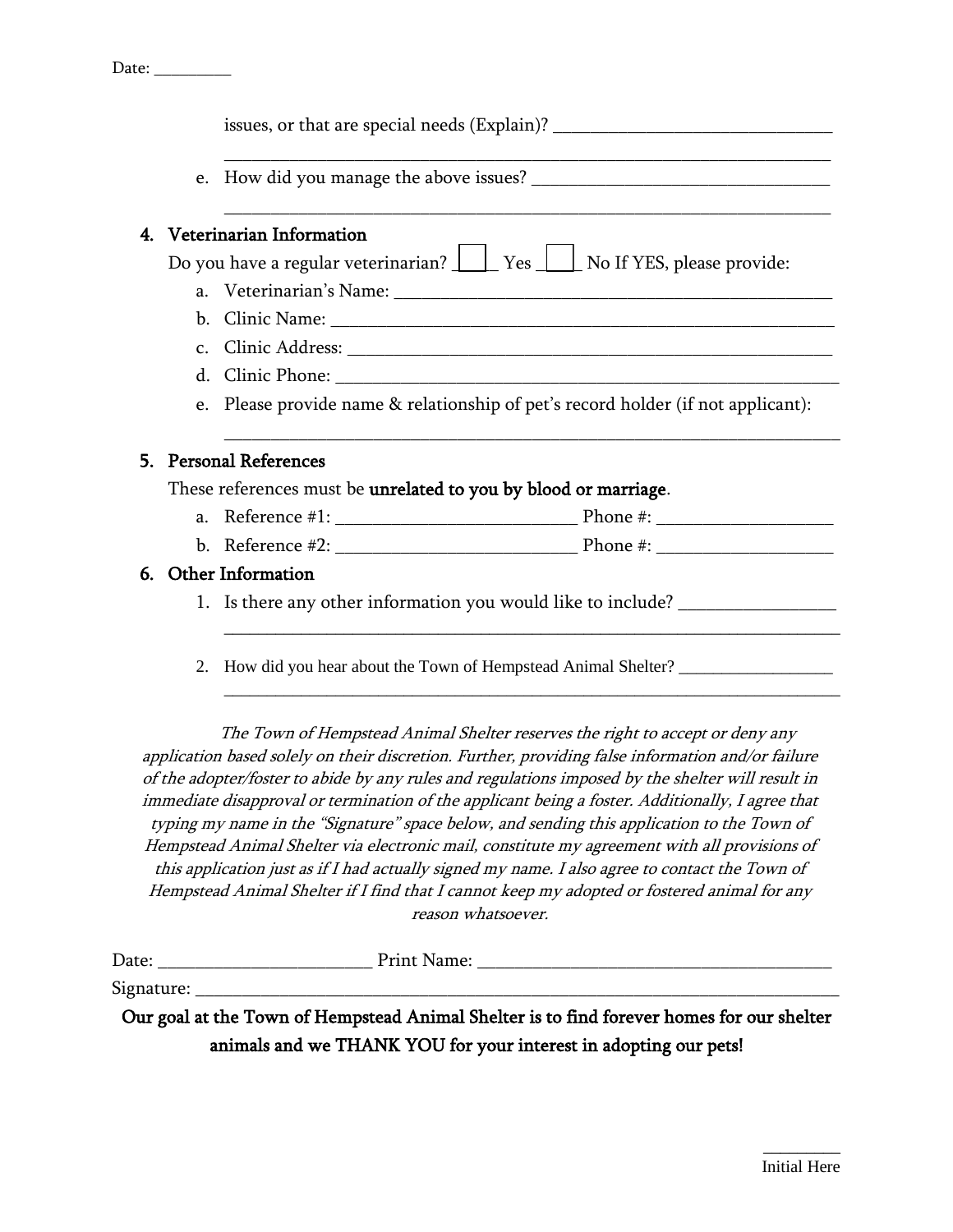## IF YOU ARE INTERESTED IN A DOG:

1. Desired Age: \_\_\_\_\_\_\_\_\_\_\_\_\_\_\_\_\_\_\_ Desired Weight: \_\_\_\_\_\_\_\_\_\_\_\_\_\_\_\_\_\_\_\_\_\_\_\_\_\_\_\_ 2. Number of hours (on average) dog will be alone: \_\_\_\_\_\_\_\_\_\_\_\_\_\_\_\_\_\_\_\_\_\_\_\_\_\_\_\_\_\_ 3. Who will have primary responsibility for this dog's daily care? \_\_\_\_\_\_\_\_\_\_\_\_\_\_\_\_\_\_\_\_\_\_\_\_\_\_\_\_\_\_\_\_\_\_\_\_\_\_\_\_\_\_\_\_\_\_\_\_\_\_\_\_\_\_\_\_\_\_\_\_\_\_\_\_\_\_\_\_\_\_\_\_ 4. Do you have a fenced in yard?  $\Box$  Yes  $\Box$  No 5. If your yard is not fenced, what are your plans for taking this dog outside? \_\_\_\_\_\_\_\_\_\_\_\_\_\_\_\_\_\_\_\_\_\_\_\_\_\_\_\_\_\_\_\_\_\_\_\_\_\_\_\_\_\_\_\_\_\_\_\_\_\_\_\_\_\_\_\_\_\_\_\_\_\_\_\_\_\_\_\_\_\_\_\_\_\_\_\_\_